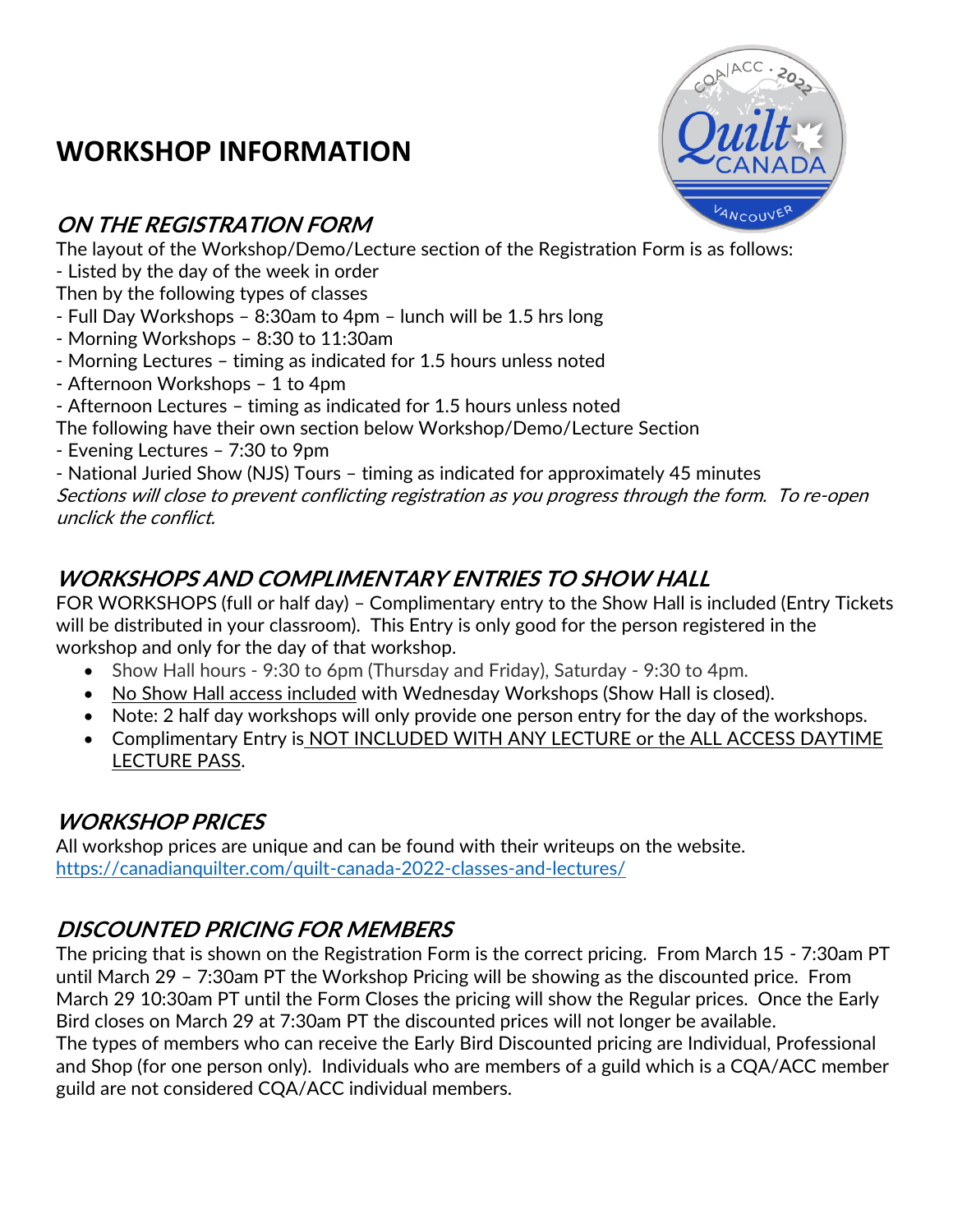# **WAITING LISTS**

Yes, there are Waiting Lists for all Workshops. Due to Covid Restrictions there have been several of the class sizes that have had to be restricted. It is hoped that closer to June - restrictions might improve and allow us to move people in from the Wait Lists. Once the Wait List is emptied, we will reopen any workshops involved to further registration.

#### **SUPPLY LISTS**

These are linked to the Workshop Writeups online and will be posted in March. [https://canadianquilter.com/quilt-canada-2022-classes-and-lectures/](about:blank)

You will need to click on the photo to reach the supply list/writeup.

Check the online supply lists a week before the conference to ensure no last minute changes have been made.

- **Kit fees** will be collected at your class by your Classroom Angel. Exact change would be greatly appreciated.
- **Name Tags are not being provided this year**. There will be a digital name tag on the Confirmation Email (sent about 2 weeks prior to the event). Print the Digital Name Tag, cut it out and use a Name Tag Sleeve that you already have or make a creative Name Tag Holder.
- **Please bring the Supply List with you to class.**
- **NOTE:** Personal sewing machines will not be allowed in the classrooms. Machines are supplied by our generous sponsors.

#### **TIMING CONFLICTS**

Timing conflicts are your responsibility. We do everything we can to stop this from happening, however should you double book yourself, please contact the Registrar to assist in rectifying this. **Please Note:** Instructors cannot be expected to catch people up who have left the workshop for significant periods of time.

The Registrar can fix your order within 48 hours if something went wrong (no fee). After this time the Cancellation/Change Policy does go into effect. Please check your First Confirmation Email immediately to ensure that it is as it should be with no conflicts.

#### **WORKSHOPS-AT-A-GLANCE**

This printable chart lists all offerings by day, time and Instructor. It is found under the "Workshopsat-a-Glance" Tab on the main website.

[https://canadianquilter.com/quilt-canada-2022/](about:blank)

It is updated frequently regarding what is FULL. It has the names of the workshops, Instructors, times and class codes on it.

People use it as:

- To check for Full classes and what is open when you are deciding what to take.
- An aid to track their schedule at the show in real time (times on the schedule will be Pacific time). Take a yellow Highlight pen and highlight everything that you have registered for.

# **NAME TAGS**

Digital Name tags will be sent to all Registrants early in June within the second Confirmation Email. Name Tags WILL NOT be provided at the show.

The second Confirmation Email, sent approximately 2 weeks prior to the start of the conference, will list your registered items and give additional important information. Included will be any updated or